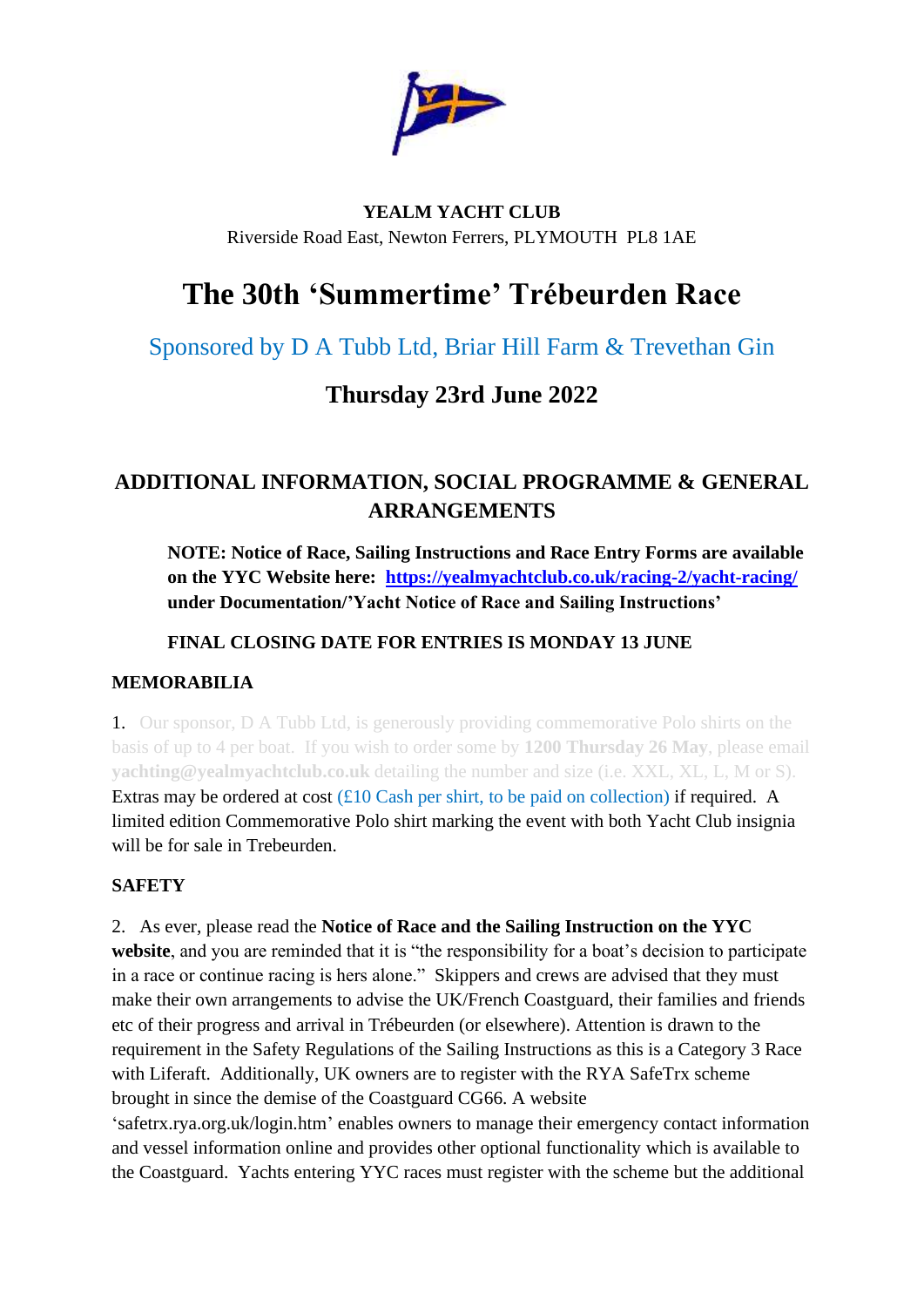functionality that the scheme affords is at the owner's discretion. The YYC or their representatives will be unable to assist with providing updated arrival information except in an emergency.

#### **PROGRAMME**

3. Entrants are welcome to arrive in the Yealm at any time, and all yachts who have completed a Race Entry Form will be granted one free night on Wednesday 22 June (only). British and French yachts accompanying the Race (but are not racing) must register and pay the entry fee with the Race Committee through the YYC or YCT to secure one night free berthing on the Yealm or in Trebeurden (on 25 June) and participation in the Friday night complimentary drinks and food during the event celebrations. More information can be found on the Trebeurden website here:

Marina - Port de Trébeurden [\(port-trebeurden.com\)](about:blank)

The sill opening times are as follows:

| Friday 24 June   | Opens 11H50 Closes 18H20 for Draft 1.5m            |  |
|------------------|----------------------------------------------------|--|
| Saturday 25 June | Opens 00H15 Closes 08H44, Opens 12H47 Closes 21H11 |  |
| Sunday 26 June   | Opens 01H14 Closes 09H31, Opens 13H39 Closes 21H55 |  |

#### **Wednesday 22 June**

1800 – The night before the Trebeurden Race, there will be a **BBQ** sponsored by Briar Hill Farm with music at the Yealm Yacht Club. Tickets can be collected at the YYC, but **UK Race Competitors should pre-order and pay for tickets by Wednesday 15 June**, which entitles sailors to a meal and one glass of wine, or a pint of beer/cider/soft drink. Families are most welcome. The cost per ticket is £10 per head. Those without tickets will not be entitled to the discounted rates at the Bar & BBQ.

The BBQ will also be the opportunity to pick up our sponsor's memorabilia (assuming ordered before the deadline!). Race competitors must pre-order these. [See Memorabilia Booking Form Below]

Andrew Matthews has kindly offered to run the YYC's water taxi service for Trebeurden race entrants from 1800-1900 and then from 2100-2200. Outside these hours, please make your own arrangements. He will have a handheld mobile on Channel 37. Note, outside of these hours, the harbour ferry runs from 1000-1600 but you will be charged. Please phone the ferryman, Bill Gregor on 07817132757 to book a private crossing.

1930 approx – **Race Briefing at the YYC**. Skippers of all yachts racing are encouraged to attend as final details on the Start Line, changes to Sailing Instructions etc will be briefed.

#### **Thursday 23 June**

1830 – Start in Wembury Bay (or Mouthstone Start Line)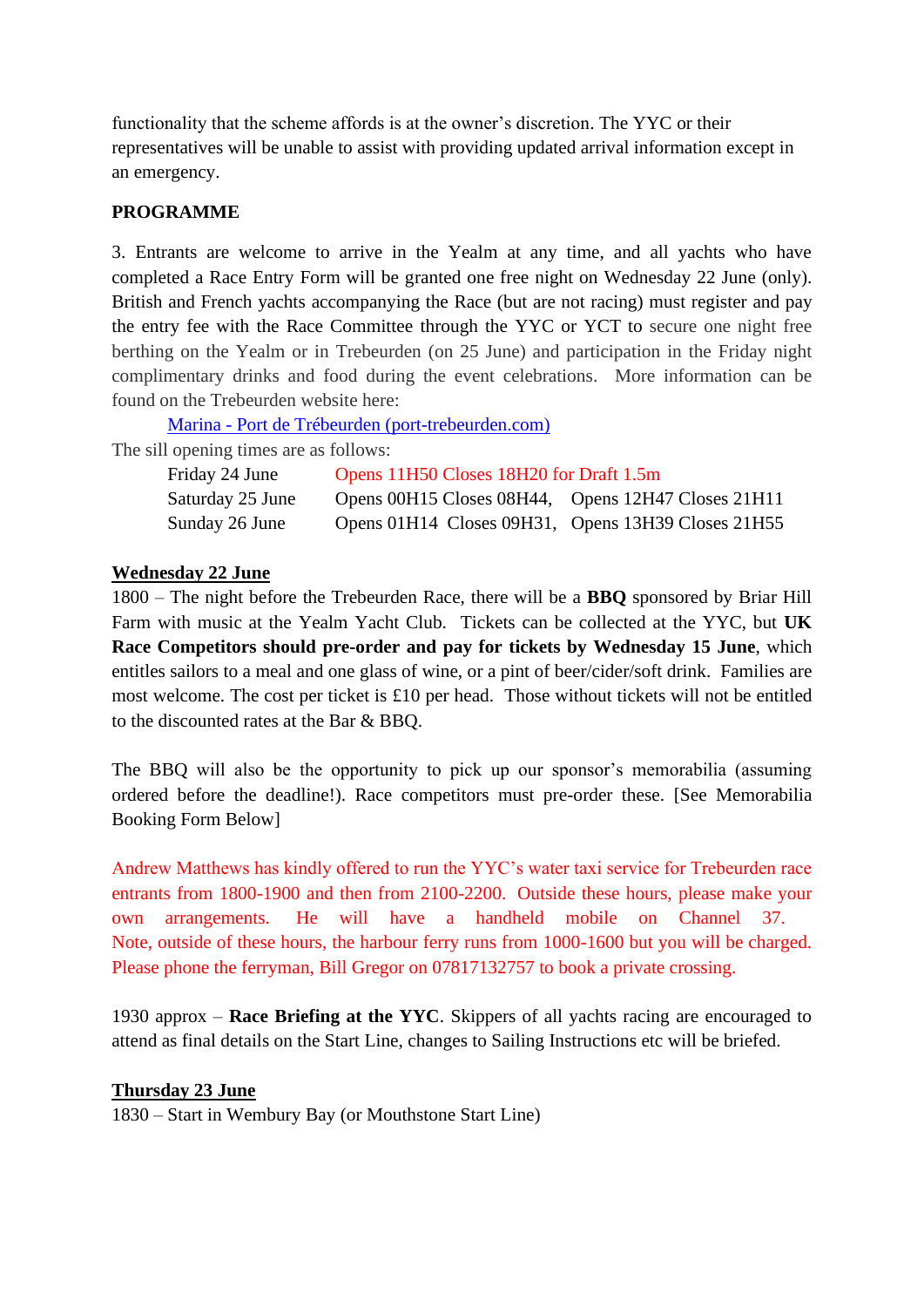### **Friday 24 June**

Trébeurden Marina is looking forward to our arrival but, before crossing the sill, a call with an ETA may be appreciated on Channel 9 with the call sign 'Trébeurden Harbour' – do not despair - they cannot always respond. In the event of arriving when marina entry is not possible, boats should either take the waiting buoys or anchor until the sill gate opens. We are anticipating that entrants will be provided with one night's free berthing, which may be on one pontoon - immediately to port after passing over the sill. Multihulls will be given berths on hammerheads where possible but must be prepared to berth outside the marina if necessary.

1800-2000 – **Open Bar/Complimentary drinks (wine and beer) at YCT** for Race Competitors and Twinners

### **Saturday 25 June**

1200-1400 – Race Prizegiving at the YCT followed by a country lunch (10Euros/£8.50 per head) for race competitors and Twinners. **Race competitors must pre-book and pay for tickets for this lunch by Wednesday 15 June.** [See Booking Form Below]

Afternoon – for Race Competitors and Twinners, **Trip to the Radome in Pleumeur Bodou** (guided tour of the telecommunications museum and planetarium in a grand setting). Transport will be provided by bus. The cost is 8Euros/£7 per head. **Race competitors must pre-book and pay for this trip.** [See Booking Form Below]

2000 – **Gala Dinner** for Race Competitors and Twinners in La Voile Restaurant in front of the Marina. **Race competitors must pre-book and pay for this dinner** [See Booking Form Below]**.** The cost is 30 Euros/£25 a head to include a meal and drinks. The Gala Dinner is likely to be oversubscribed so payment will guarantee a place at the dinner.

## **CUSTOMS**

4. It is the sole responsibility of every boat skipper/owner to clear Customs on both sides of the Channel. All participants will require a valid Passport (3months after the date leaving France) regardless of nationality which may be inspected by the Customs authorities along with the boat's documentation (see below). The latest UK Government guidance can be found here:

Notice 8: sailing your pleasure craft to and from the UK - GOV.UK [\(www.gov.uk\)](about:blank)

- 5. In outline, to clear Customs, French/EU Citizens coming to the UK will need to:
	- a. Hold valid Passports
	- b. Fly a 'Q' Flag

c. Report to UK Customs from any port of entry (for example the Yealm River) using the C1331 Form

d. Telephone the 'National Yachtline' (0300 123 2012).

This is summarized in the following link: [naviguer\\_en\\_eaux\\_britanniques\\_2.pdf](about:blank)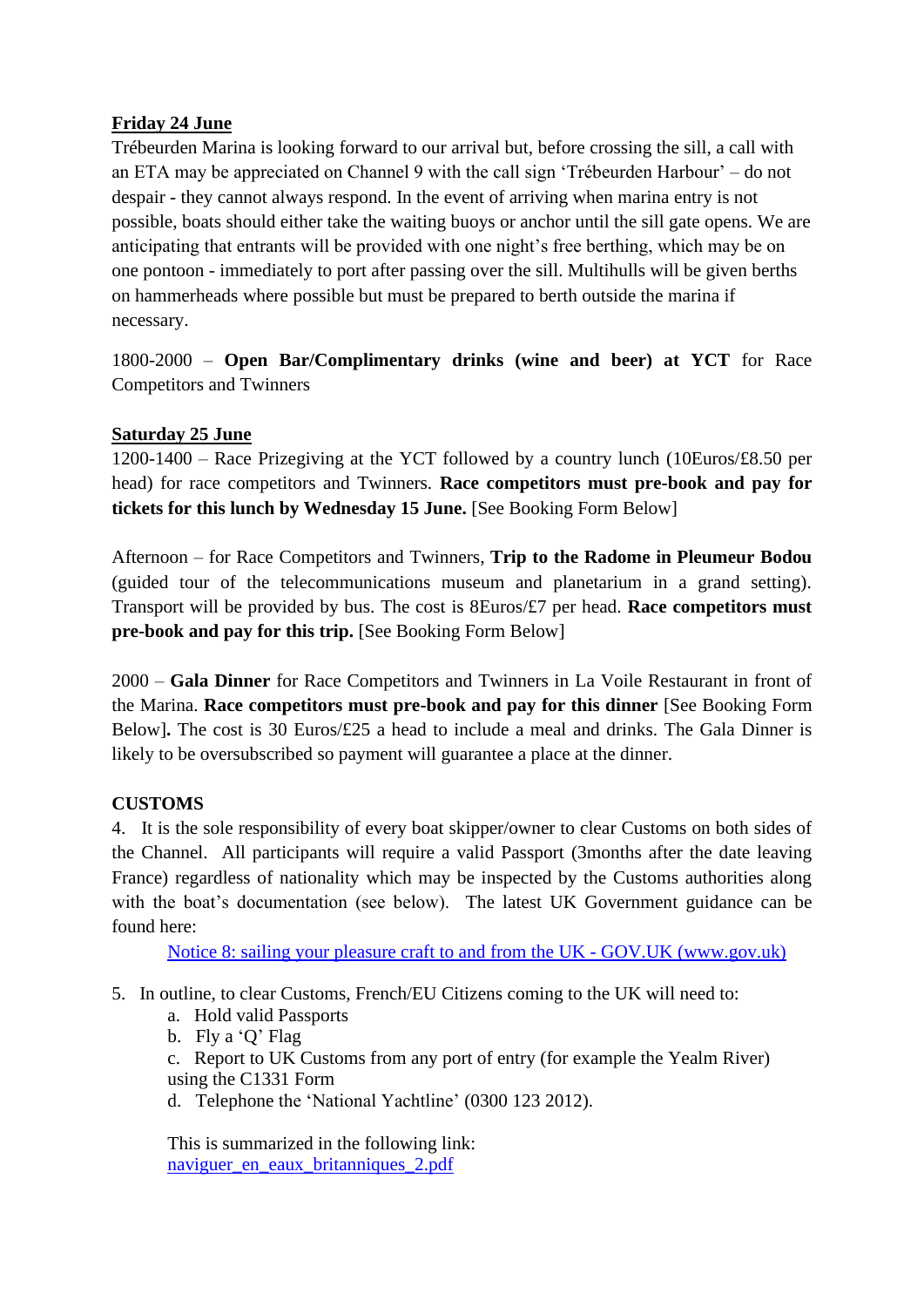6. Likewise, UK Competitors with British Citizenship sailing to Trebeurden will need to: a. Send to French St Brieuc Customs & the Race organizers **by email** a full crew list **at least 48hrs in advance (i.e. by 1600 Tuesday 21 June at the very latest!)** using the St Brieuc Form "Navigation de plaisance hors espace Schengen Préavis DOUANE – immigration", and choose "Arrivee", found at the following link here:

> [formulaire\\_navigation\\_de\\_plaisance\\_hors\\_espace\\_schengen\\_](about:blank) preavis douane - immigration.pdf (if link does not work use the form posted on YYC website) to the following email addresses: [bse-saint-brieuc@douane.finances.gouv.fr;](mailto:bse-saint-brieuc@douane.finances.gouv.fr) [legue.plaisance@cotesdarmor.cci.fr](mailto:legue.plaisance@cotesdarmor.cci.fr) **AND** [yachting@yealmyachtclub.co.uk](about:blank)

clearly marked:

#### **Yealm to Trebeurden Yacht Race**

(Note, we have had confirmation from St Brieuc Customs that they will now allow us to sail direct to Trebeurden, as opposed to Roscoff which is nominated as a Primary Port of Entry.)

### b. **Fill out Part 1 of the C1331 Form (paper Copy) or eC1331 'Departure from Yealm, Plymouth, UK** which is sent to UK Customs **prior to departure** C1331 - [Leaving the UK \(publishing.service.gov.uk\)](about:blank)

7. For UK boats, the above procedure is primarily for yachts taking part in the return Yealm to Trebeurden Race, and boats cruising further to other destinations may wish inform the St Brieuc Customs of their plans at the above email address well in advance. In the event that passports are stamped on entry, they should be stamped to record exit to comply with the 90 day rule. EU border controls may assume no record of exit means no exit! Note, Flag 'Q' need not be flown entering French waters unless you have something to declare.

#### 8. UK boats returning to UK waters will need to:

a. Hold valid Passports

b. Inform Race Committee by email at [yachting@yealmyachtclub.co.uk](mailto:yachting@yealmyachtclub.co.uk) of your yacht and crew's leaving date. Consequently, there is no need to submit another French Customs Form - 'Depart'.

c. If you are staying in France after the weekend, you will need to contact St Brieuc Customs with your intentions/departure details, direct by email (address above) at least 24hrs before leaving France.

Note: This is a special situation arranged by our hosts with St Brieuc Customs, not a general procedure so please don't deviate from the above.

- d. Report to UK Customs using Part 2 of the C1331 Form/Arrive UK eC1331
- d. Telephone the 'National Yachtline' (0300 123 2012).
- e. Fly 'Q' Flag until cleared by 'National Yachtline'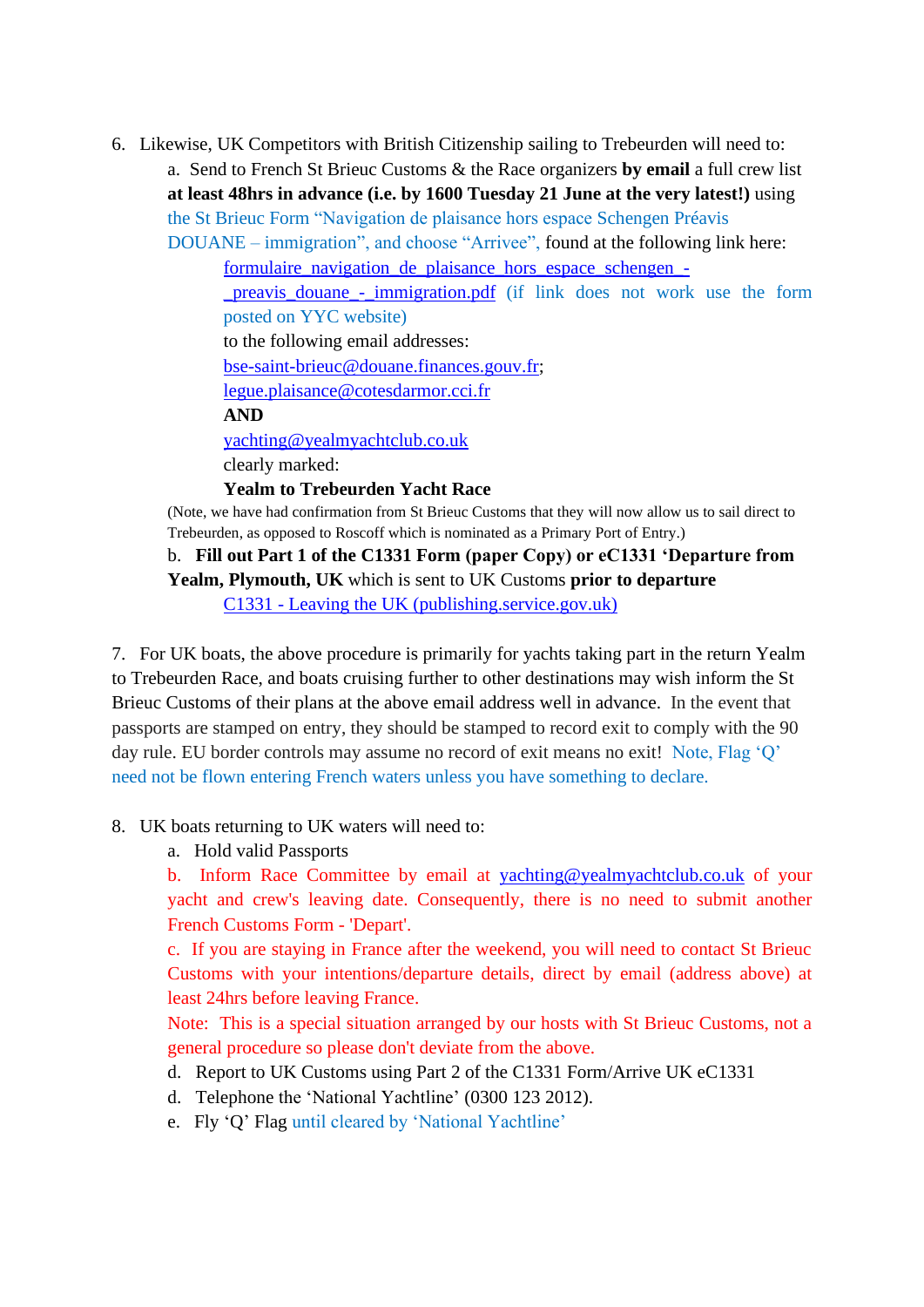#### **COVID 19**

9. As we have become accustomed, the rules on Covid compliance can change at short notice. While the Race Committee will attempt to keep competitors up to date, it remains the sole responsibility of competitors to ensure they are compliant with the latest rules. It is recommended ensuring you have a NHS Covid Pass. The latest UK guidance can be found on the UK government website here:

Entry requirements - France travel advice - [GOV.UK \(www.gov.uk\)](about:blank)

Ian Kennedy YYC Race Organiser **Note - All Times are Local, BST in the UK**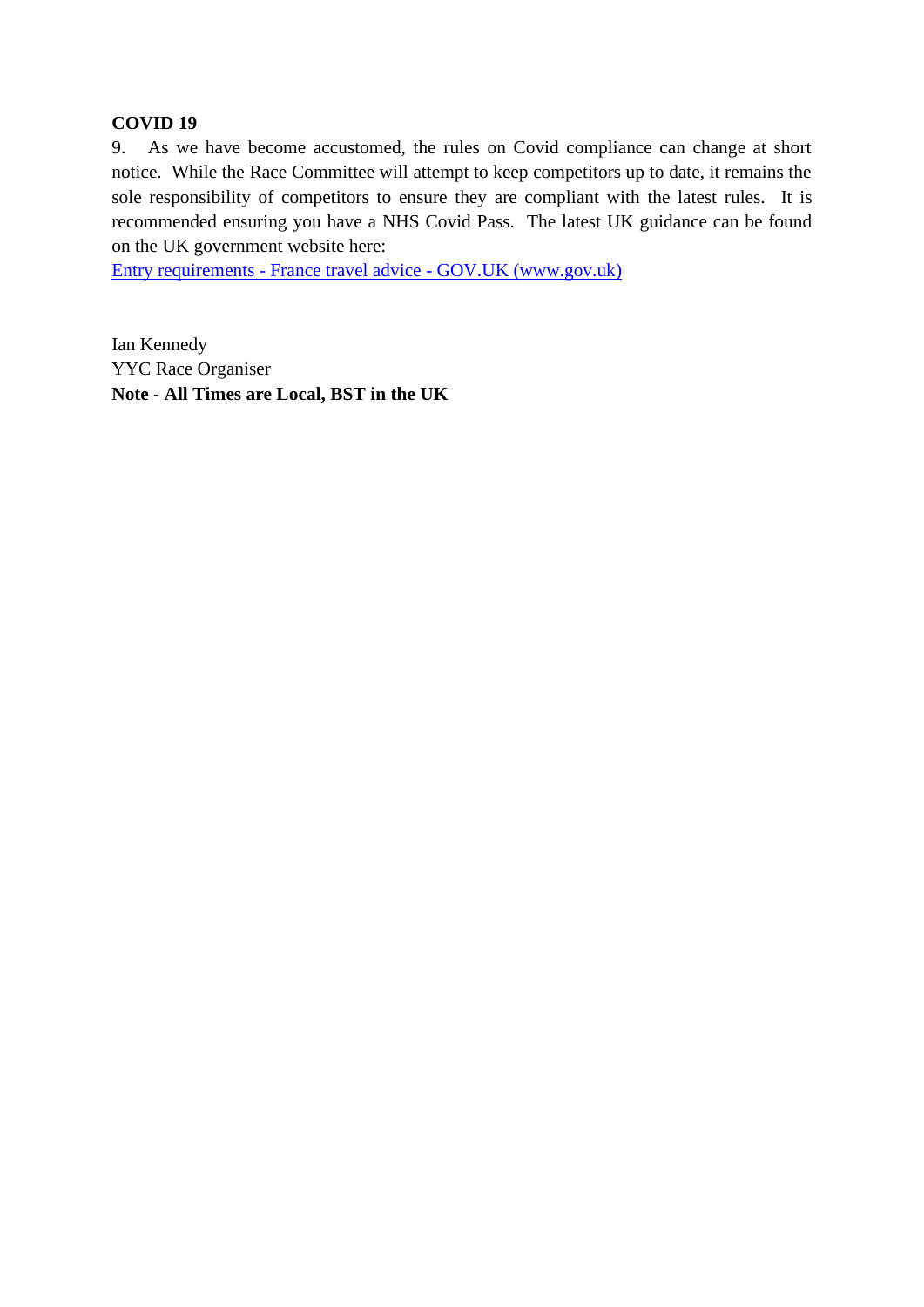# **The 30th 'Summertime' Trébeurden Race** Sponsored by D A Tubb Ltd Thursday 23rd June 2022

## **COMPLIMENTARY MEMORABILIA**

Please send this Form with the Entry Form by e-mail to **yachting@yealmyachtclub.co.uk** by **1200 Thursday 26 May**

## **POLO SHIRTS**

Our sponsor, D A Tubb Ltd, is generously providing commemorative Polo shirts on the basis of up to 4 per boat. Please detail the number and size

## **Boat Name:**

XXL ….. XL ….. L ….. M ….. S ….. **Total** …..

Note, Extras may be ordered at £10 each (paid by cash on collection) if required.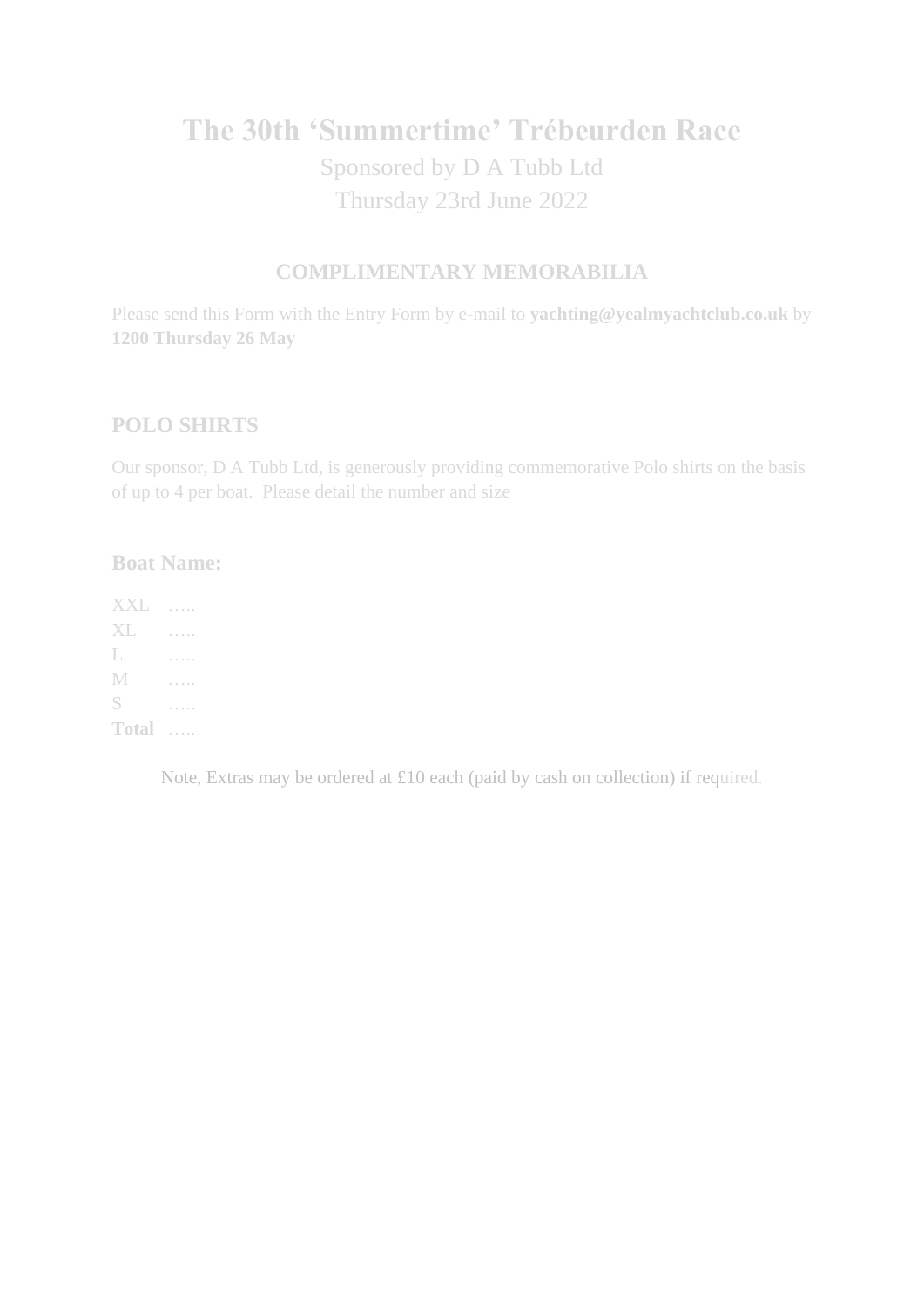# **The 30th 'Summertime' Trébeurden Race**

Thursday 23rd June 2022

## **BOOKINGS AND PAYMENTS FOR SOCIAL EVENTS**

Please send this Form by e-mail to **yachting@yealmyachtclub.co.uk** by **1200 Wednesday 15 June**

**Boat Name:** ……………………………………..

## **TICKETS FOR PRE-RACE BBQ FOR UK COMPETITORS WEDNESDAY 22 JUNE**

Number of Tickets ………………….. COST (@£10 per head) …………………………

## **TICKETS FOR POST PRIZEGIVING LUNCH SATURDAY 25 JUNE**

Number of Tickets ………………..… COST (@£8.50 per head) ……………………….

## **TICKETS FOR TRIP TO THE RADOME AT PLEUMEUR BODOU ON SATURDAY 25 JUNE**

Number of Tickets ……………………… COST (@£7 per head) ………………………..

## **TICKETS FOR THE GALA DINNER ON SATURDAY 25 JUNE**

Number of Tickets ……………………… COST (@£25 per head) ……………………….

## **PAYMENT**

## **TOTAL COST:** …………….

Please indicate by BACS or Cheque here: …………………. The preferred method of payment is via BACS transfer to: Account Name "Yealm Yacht Club" Account Number: 08765486 Account Sort Code: 09-01-53 Reference: "Yacht Name" followed by "Trebeurden" Or If paying by cheque, please make out to: "Yealm Yacht Club", with the 'Yacht Name' marked on the back.